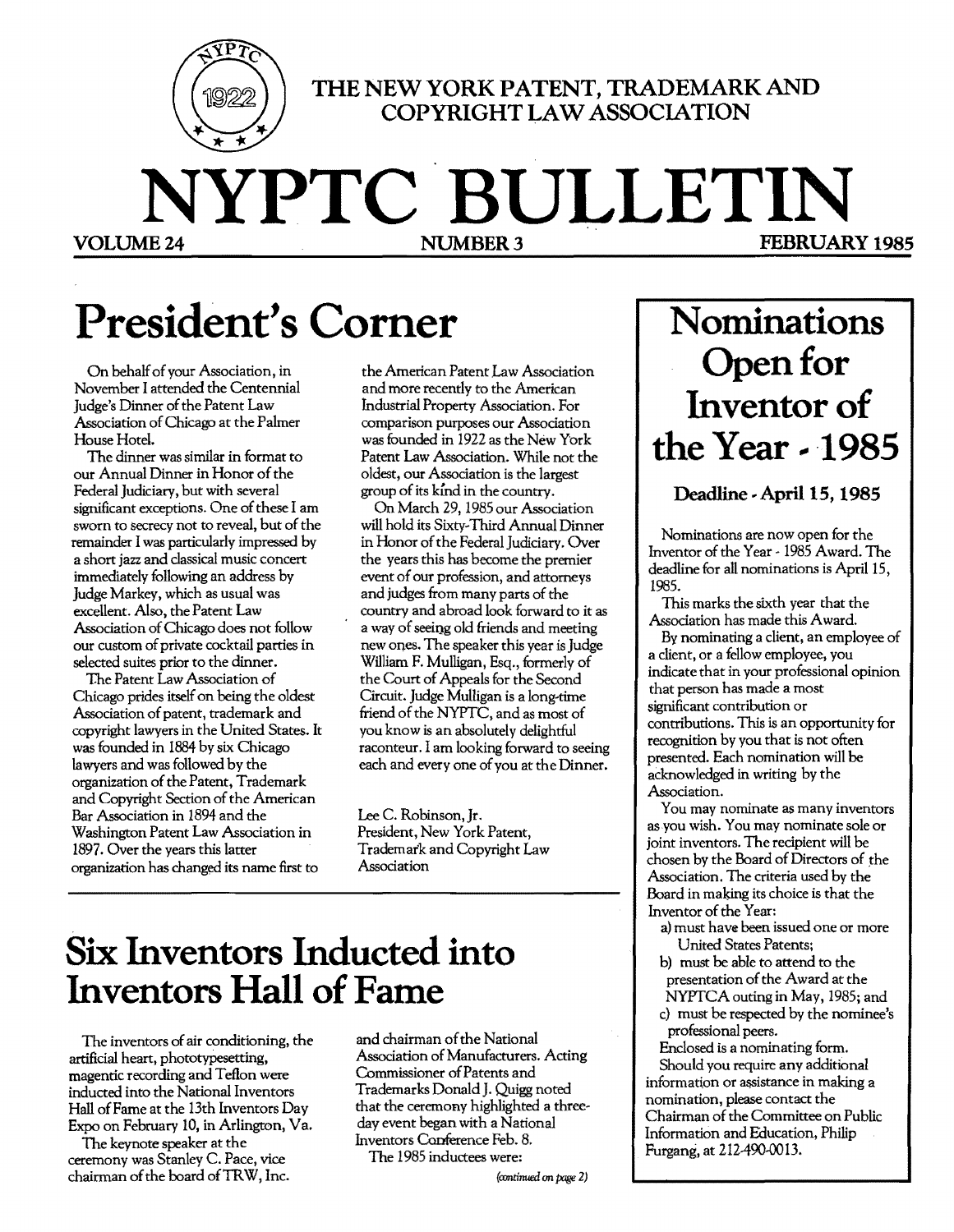#### SIX INVENTORS *(rontinued* from *page* 1)

Marvin Camras, born in Chicago, honored for his invention "Method and Means of Magnetic Recording," with a patent issued June 13, 1944. His invention was the forerunner of the modem tape recorder.

Willis Haviland Carrier, born near Angola in western New York, honored posthumously for his invention "Apparatus for Treating Air," patent issued Jan. 2, 1906. He invented air conditioning as we know it today by controlling humidity as well as temperature.

Dr. Willem J.Kolff, born in the Netherlands, honored for his invention "Soft Shell Mushroom Shaped Heart," with a patent issued Feb. 16, 1972. He has pioneered in the development of

artificial human organs.

louis Marius Moyroud, born in Moirans, France, and co-inventor Rene Alphonse Higonnet (posthumously), born in Valence, France, honored for the "Photo Composing Machine," patent issued April 30, 1957. They developed the first phototypesetting machine.

Roy J. Plunkett, born in Chicago, honored for "Tetrafluoroethylene Polymers," patent issued Feb. 4, 1941. He invented the non-stick coating material called Teflon.

Thomas Fisher, president of the National Inventors Hall of Fame Foundation, Inc., will induct the six inventors, who will join 53 others in the Hall of Fame. The inductees were selected from 125 candidates by judges from 33 scientific associations and societies around the country.

# **Management Foreign Trademark Litigation**

by Virginia R. Richard\*

#### I. Introduction

For the past seven years I have been kept relatively busy managing over 150 separate cases for several of our clients in about 70 different foreign jurisdictions.

These cases run the gamut from opposition and cancellation proceedings to civil actions for trademark infringement and unfair competition.

The purpose of this talk is to outline options available in litigating trademark questions in Western and Eastern Europe, how to institute the litigation and, finally, how to direct and supervise these types of cases through to final disposition.

Assume that you represent a large US. corporation which in 1983 introduced a terrific new toothpaste called Jell Light. Your client has spent 20 million dollars advertising this product in the U.S. in newspapers, magazines and television. It is sold outside the United States in duty-free shops and U.S. Army PXs, and your client is thinking about expanding its sales to domestic markets in Western and Eastern Europe. It obtained a US. trademark registration for Jell Light in late 1984.

Six months prior to Jell Light's planned introduction in Europe your client calls and asks you to file trademark applications in all countries in Eastern and Western Europe.

You order a search. The search results show pending applications and issued registrations for Jell Light in the name of your client's biggest competitor in foreign markets, in all EEC countries, East Germany and the US.S.R., filed one year after your client's first use in the U.S.

What do you do?

#### II. Litigation Options

#### 1. Federal or State Court Litigation in the U.S.

Ifyour client's competitor is a U.S. company or has a U.S. subsidiary, consider suit in the U.S. based on common law unfair competition grounds and Section 43(a) of the Lanham Act seeking injunctive relief, preventing further prosecution of the competitor's foreign applications, enforcement of its registrations and sales of its products bearing the mark Jell Light outside the US. There a number of recent cases supporting U.S. jurisdiction of such actions, for example: *American Rice Inc. v. Arkansas Rice Growers* Coop. *Assoc., 701*  F.2d 408 (5th Qr. 1983) [U.S. plaintiff sued US. competitor to enjoin sales of infringing goods in Middle east]. *Mannington Mills v. Congoleum* 

*Cmp.,* 595 F.2d 1287 (3rd Cir. 1979) [U.S. plaintiff sued to enjoin its U.S. competitor from enforcing allegedly fraudulently obtained patents against it in Europe]. *Wells Fargo* &OJ. *v. Wells* Fargo Express Co., 556 F.2d 406 (9th Cir. 1977) [U.S. plaintiff sued U.S. subsidiary of Liechtenstein company and its parent to enjoin fraudulent use and registration of Wells Fargo mark in Europe]. *Scotch Whiskey Ass'n v. The* Barton Distilling Co., 489 F.2d 809 (7th . Cir. 1973) [U.S. trade association sued U.S. manufacturer for shipping deceptive Scotch whiskey labels to Panama for use on "scotch" manufactured in Panama]. *Columbia* Nastri &Carta *Carbone v. OJl:umbia Ribbon* &Carbon *Mfg. Co., 367 F.2d 308 (2nd Cir.* 1966) [U.S. company sought assignment of Italian trademark registrations held by Italian related company]. Brown & Williamson Tobacco Corp. v. *Philip* Morris, *loc.,* No. 728/81 (N.Y. Sup. Ct. March 4, 1983),

aff'd 101 App. Div. 2d 753 (1984) [U.S. manufacturer sued its largest U.S. and foreign competitor for unfair competition seeking an injunction against further prosecution and enforcement of foreign trademark applications allegedly filed to block marketing of plaintiff's product bearing the same mark abroad].

### 2. European Litigation

Ifyour client's competitor is a foreign company which is not subject to jurisdiction here, you must consider litigation in Europe, either in local Trademark Offices or in the courts to oppose the pending applications, cancel registrations, and enjoin sales of the infringing Jell Light product.

As a first step in determining which courses of action are open in each country, you should consult the following Treatises and Reporters:

*Trademarks* Throughout *the World.* Trade Activities 1984

This is a general work which sum marizes trademark legislation and grounds for opposition and cancellation, if any, in each country  $\epsilon$ world.

European *Trademark* Law and PLI 1971. - Summary of administrative and legal proc**eeding** relating to trademarks in Western

Europe.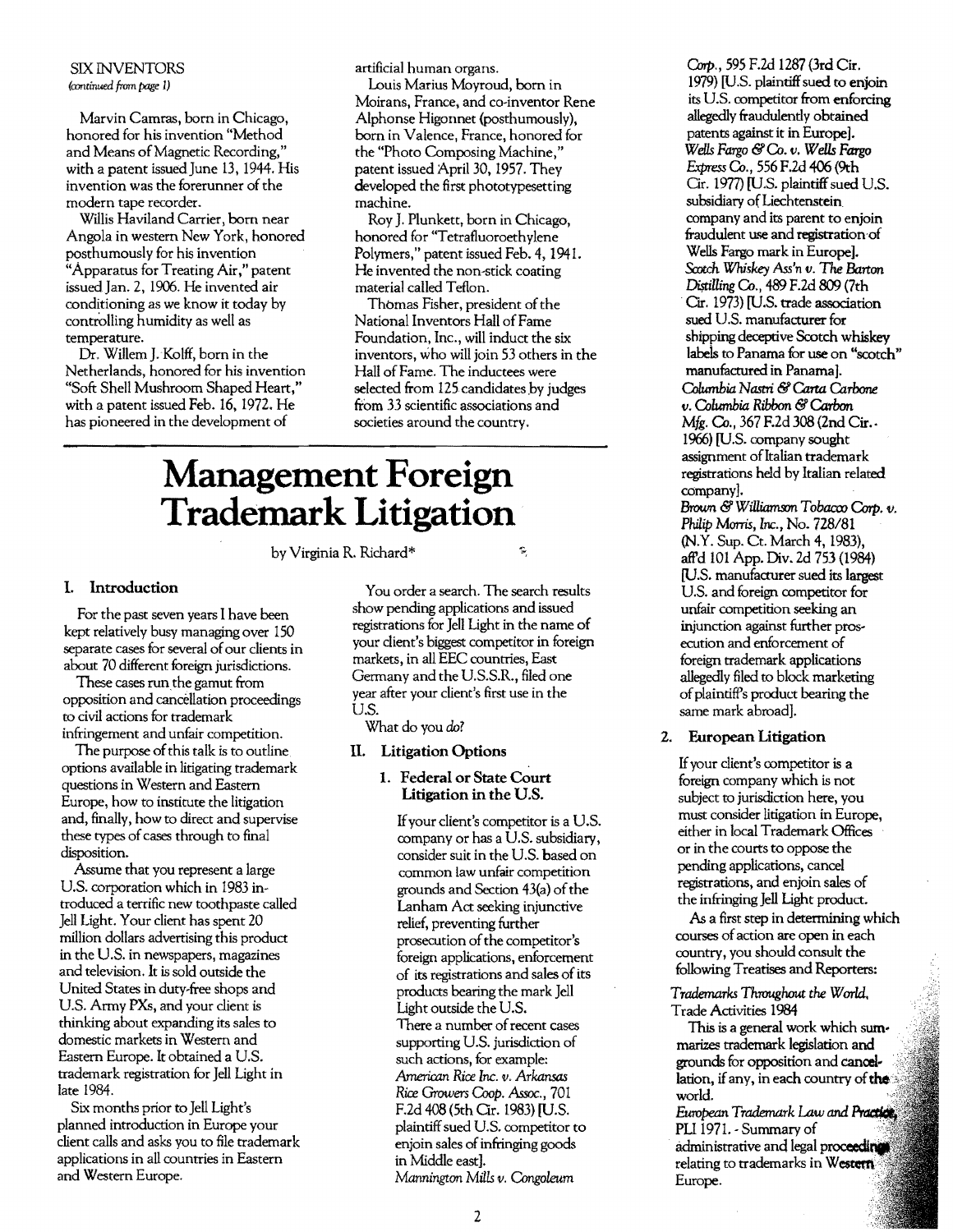Pinner's World Unfair Competition Law, Sijthoff& Noordhoff 1978 (Alpen aan de Rijn, The Netherlands) - This is also a general work which summarizes unfair competition legislation andcase law throughout the world on a country by country basis. Individual contributors to this work are leading experts in the field in their home countries. *Trademark Reporter,* Notes from *Other Nations, - Reports of foreign cases* appear in each issue. CCH Common *Market* Law Reporter, Commerce Clearinghouse. Guide to the *Application* of the *Paris Convention,* Bodenhausen, BIRPI

(1968) *European Intelktual Property Review,*  ESC Publishing Co., Oxford, England.

Many foreign trademark agents and law firms specializing in trademark law provide yearly summaries of important trademark cases in their countries. If available, these summaries should also be consulted. The law libraries at N.Y.U. and Columbia also carry case reporters for many European countries but these are difficult to use unless you have a specific case reference, arid the case reports are not translated into English.

#### A. Opposition Proceedings

With respect to the hypothetical fact situation posed, one course of action available if your competitor has made no use of Jell Light in Europe is to oppose its applications on grounds of(a) no *bona* fide intention to use at time of filing, (b) violation of Article 6 bis of the Paris Convention which prohibits the use or registration of a mark well-known in the country as being the mark of a person entitled to the benefits of the Convention, or (c) violation of Article 10 bis of the Paris Convention for the Protection of Industrial Property relating to unfair competition. The U.S. and all Western and Eastern European countries are members of this convention.

#### Article 10 bis provides:

(1) The countries of the Union are bound to assure to nationals of such countries effective protection against unfair competition.

(2) Any act of competition contrary to honest practices in industrial or commercial matters constitutes unfair competition (3) The following in particular shall

#### be prohibited:

1. all acts of such a nature as to create confusion by any means whatever with the establishment, the goods, or the industrial or commercial activities, of a competitor; 2. false allegations in the course of trade of such a nature as to discredit the establishment, the goods, or the industrial or commercial activities, of a competitor; 3. indications or allegations the use of which in the course of trade is liable to mislead the public as to the nature, the manufacturing process, the characteristics, the suitability for their purpose, or the quantity, ofthe goods.

These general principles have been incorporated to a greater or lesser extent in local legislation ofall Western European countries with the exception of the UK. which relies on the common law of passing off and does not recognize the tort of unfair competition.

An opposition proceeding on one or all of these grounds would be available in:

| Ireland | Finland    |
|---------|------------|
| U.K.    | Iceland    |
| Sweden  | W. Germany |
| Denmark | E. Germany |
| Norway  | Austria    |

### B. Cancellation Proceedings

In countries in which opposition is not possible, or where the time to oppose has expired, cancellation actions against the competitor's registrations for Jell light could be filed on grounds chat (1) Jell Light is a famous mark under Article 6 bis of the Paris Convention and your competitor's registration for the mark is deceptive, (2) your competitor had no bona fide intention to use the mark at the time of filing, or (3) your competitor's applications were filed only to take advantage ofnotoriety in the mark created by your client and therefore constitutes an act or threatened act ofunfair competition citing Article 10 bis.

Cancellation proceedings on these grounds can be filed in: U.K. Benelux (Belgium, the Nether~

lands, Luxembourg) Liechtenstein Switzerland France Italy Monaco Czechoslavakia

| Yugoslavia | Bulgaria |
|------------|----------|
| U.S.S.R.   | Poland   |
| Hungary    | Romania  |

Successful cancellation actions based on similar facts to our hypothetical and asserting some or all of the grounds suggested above have been prosecuted in the U.K., Switzerland and the U.S.S.R.

*Imperial Group Limited v. Philip*  Morris & Company, Ltd., Chancery Div. [1980] Fleet Street Reports 146; Court of Appeal [1982] Fleet Street' Reports *n. Moorgate* Tobacco Co., Ltd. *v.* Philip Manis *Inc.,* Swiss Federal Court, August 22,1984, Case No. C 181/84. Moorgate Tobacco Co., Ltd. **v**. *Philip Morris Inc., U.S.S.R.* Chamber of Commerce (1984)

#### C. Civil Litigation

If the competitor has made use of the mark in certain countries, civil action seeking injunctive relief must be considered. The basis for such an action varies from country ro country as does the availability of injunctive relief as a remedy. It is not possible to file an action for trademark infringement in any European country without first obtaining a trademark registration for the mark involved. Therefore, our mythical client has no trademark infringement cause ofaction.

It is possible in the UK. to file an action for passing off, based on an unregistered mark which has acquired a reputation in the UK. Our client, having made no sales in the U.K. domestic market, would have a difficult time sustaining a cause of action for passing off here. *Anheuser*~Busch *Inc. v. 'Budejovicky Budvar* NP, [1984] Fleet Street Reports 413 (Injunction denied on grounds of no use of Budweiser in U.K. on beer even though U.S. Budweiser proved a reputation in U.K.).

#### 1. Actions for Unfair Competition in Western Europe

Ovil actions for unfair competition seeking injunctive relief based on statutes which prohibit abuse of statutory trademark rights and even threatened acts of unfair competition (i.e., filing an ap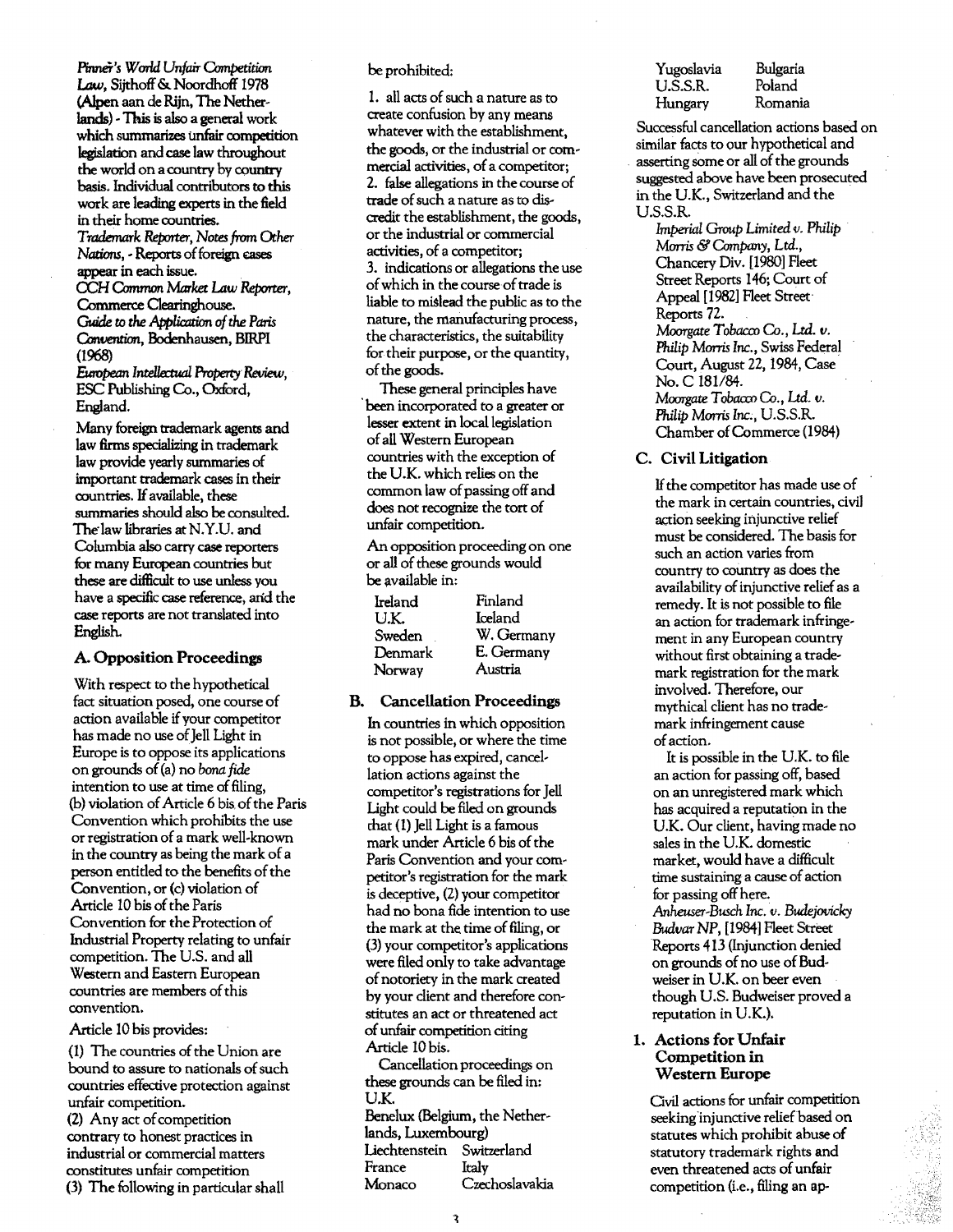plication for registration or obtaining a registration for a competitor's well known mark) are possible in:

| Sweden            | France      |
|-------------------|-------------|
| Norway            | Switzerland |
| Denmark           | W. Germany  |
| Finland           | Spain       |
| Iceland           | Austria     |
| Benelux countries | Italy       |

*Moorgate Tobacco* Co., *Ltd. v. Philip* Morris, *Inc.,* Court of First Instance, Geneva, February 27, 1984, Case No. 66, Affirmed Swiss Federal Court, August 22, 1984, Case No. C 181/84. *Wells Fargo* & Co. v. *Wells Fargo Express SA,* unpublished decision of Second Civil Court, Madrid, July 6,1976, Case No. 634-975. *Wells Fargo* & Co. *v. Wells Fargo*  Express Ltd., First Civil Chamber, Milan, December 12, 1974, Sentence No. *4024/72* R 6. *Pechiney Ugine Kuhlmann SA v. Robert Aries, Court of First* Instance, Paris, May 9, 1975.

It must be remembered that the basic claim here is that the defendent seeks to take unfair advantage of our client by registering or applying to register our client's famous mark Jell Light to reap the benefit of our client's goodwill or prevent our client from marketing its product in Europe. In cases involving well-known marks the principle of territoriality of trademark rights often comes into play. This doctrine holds that trademark rights are local, not international, in character and must be shown to exist on a country by country basis. European courts frequently require proof that the allegedly famous mark is well-known not only in its country of origin, but in the local jurisdiction as well.

For example, we had a case in France in which we could prove large sales to the Caribbean islands of Guadaloupe and St. Martin which are politically part of a department of France. The Court of First Instance in Paris refused to give any weight to these sales on the issue of whether the mark involved was well-known in France since St. Martin and Guadaloupe were not geographically within France.

#### 2. Action for Unfair Competition in Eastem Europe

Eastern bloc countries, having regulated economies, generally have no modem statutes pertaining to unfair competition, but this is changing. Hungary has recently

enacted unfair competition legislation which provides for injunctive relief. I have been advised that in Czechoslovakia and other Eastern bloc countries litigation based on pre-War unfair competition legislation may be possible. However, no recent case law in this area exists in any of these countries.

#### III. Preparing for Foreign Trademark Litigation

Ifafter reviewing the treatises and case law, you have decided that foreign litigation in some form is necessary and possible, what do you *do?* 

Whether you decide to proceed against the infringer through opposition or cancellation proceedings or in civil litigation, the first and most important task is the collection of facts and evidence.

You must assemble all available evidence relating to your client's use and advertising of its mark in the U.S. and abroad including:

> Advertising expenditures and media used

Circulation figures for magazines and newspapers in which ads appeared in the U.S. and in foreign countries

- Representative samples of original Jell Light ads

- Sales figures for Jell Light in the U.S. and abroad

- Copies ofarticles in the trade press concerning the introduction of your client's product in U.S. and foreign markets.

- Evidence of contacts, if any, between your client's personnel and the competitor relating to the product and its possible overseas marketing

- Evidence of past attempts by the competitor to block marketing of your client's products.

Once the evidence is assembled, you should prepare a brief chronological statement of the facts with references to the documentary evidence.

I cannot place too much emphasis on the importance of assembling all available evidence prior to the institution offoreign litigation. In the U.S. we often assemble skeleton evidence and file cases, filling in the blanks through discovery. This should not be done in European litigation.

Discovery as we know it is not available in Europe. Depositions are not available in any European jurisdiction. Discovery procedures in the U.K. are limited to bills of particulars, interrogatories and requests for documents. Procedures for enforcing discovery requests are cumbersome and

often ineffectual.

In France, discovery is limited to requests for production of documents identified by author, subject matrer and date. Broad requests for categories of documents are not permitted.

Discovery in other European countries is unknown. This is because of the role played by judges in civil law countries. In these jurisdictions, it is the court which examines witnesses and calls for documents, not the parties.

Therefore, you must satisfy yourself that you have the evidence required to prove your case before you start, because you will not obtain it through discovery in European litigation.

Proof through documents rather than by affidavit or live witnesses is the preferred method of proof in civil law countries. Civil law judges determine prior to trial which witnesses or affidavits they will hear or accept. Therefore, do not plan to base your case on the testimony of one witness or facts recited in an affidavit unsupported by independent documentary evidence, as you will be in serious trouble if the testimony or affidavit is refused admission.

### IV. Instituting Litigation

A. Selection of Counsel

Many individuals involved in the prosecution of trademark applications or maintenance of trademark registrations in European countries are trademark agents, not lawyers.

This presents serious problems in situations other than merely routine opposition and cancellation proceedings. These trademark agents are simply not qualified or able to give expert legal advice on complex trademark questions and related issues ofunfair competition.

Accordingly, in the U.K. *you* must engage a solicitor with experience in the trademark field, who will then advise you on the selection of a barrister (a trial lawyer) specializing in the trademark area. Solicitors do not argue cases in the U.K.

In France there are lawyers who specialize in trademarks who will then recommend a trial lawyer who also specializes in trademark law.

This is also true in Spain and the Scandinavian countries.

In Switzerland, West Germany, Austria and Italy, there are intellectual property lawyers who both prepare and try trademark cases.

In the Eastern bloc countries, there are state controlled law firms which handle intellectual property matters.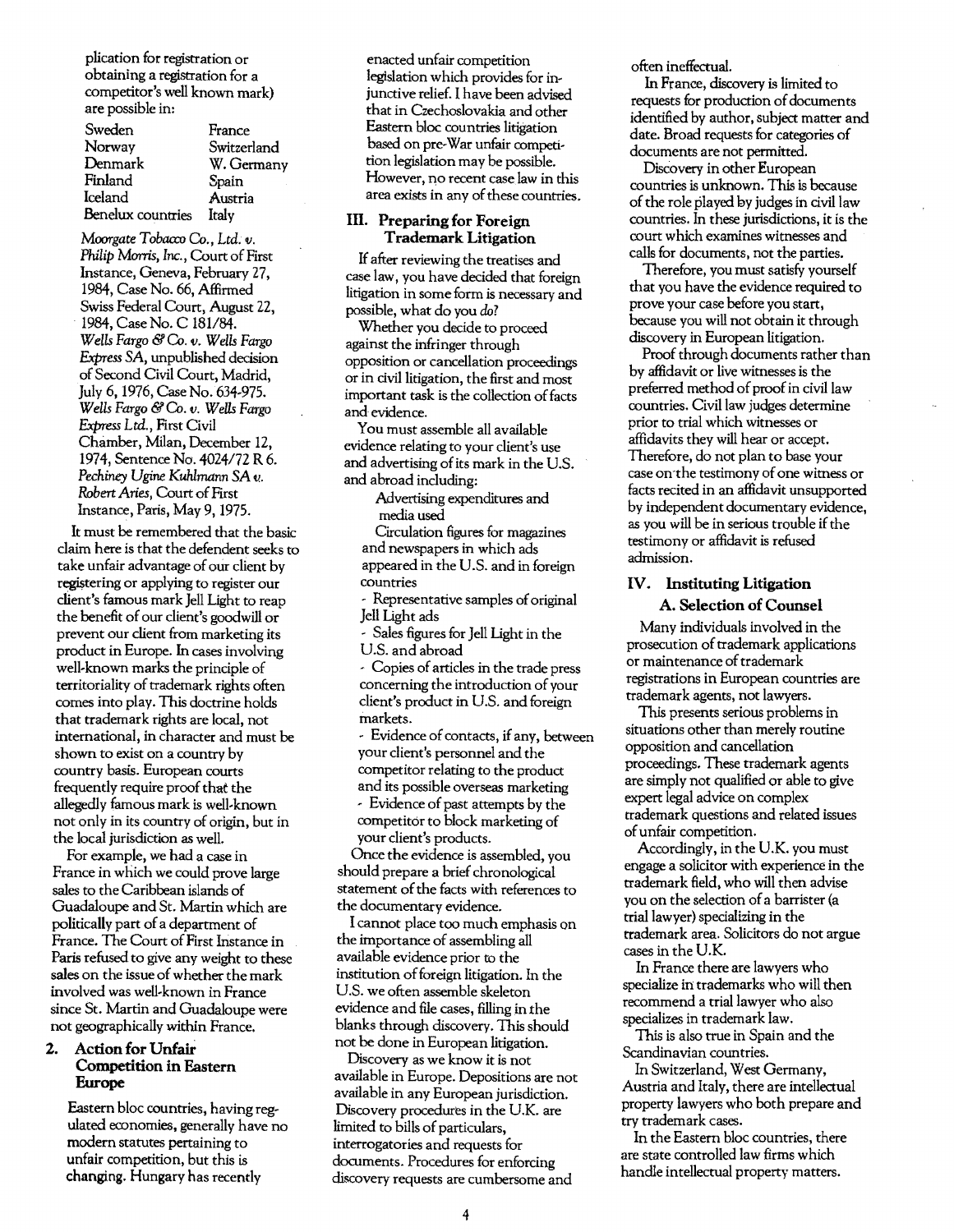You have no choice in the selection of the lawyer handling your case in these countries.

I have found that routine opposition and cancellation proceedings can be successfully directed from the U.S. through correspondence. But civil litigation and complex administrative proceedings really require direct supervision.

Ifyou wish to institute civil proceedings in any Western European country, you should meet personally with foreign counsel to satisfy yourself of his ability and grasp of the issues. You should also interview the proposed trial lawyer or barrister. Meetings with state-appointed counsel in Eastern European countries are possible and should be arranged in extremely complex-cases.

Since all litigation is a team effort, do not hesitate to change your lawyer, barrister or trial lawyer if you are uncomfortable with him or her or uncertain at all about his ability, understanding of the facts or issues, or enthusiasm concerning successful prosecution.

Rapport between you and foreign counsel is essential to success.

#### B. Supervision of Foreign Counsel

Once you have selected counsel and provided him with the evidence and statement of facts, do not feel that your work is finished. You must:

- <sup>~</sup>Review the statutes and case law relating to your case in each country.
- <sup>~</sup>Review pleadings.
- <sup>~</sup>Review all affidavits, briefs and written arguments.

Make sure to ask for English translations of all Court documents and letters between counsel. If your counsel cannot provide translations, have the documents translated here in the U.S. Do not rely on counsel to summarize pleadings in memo or letter form. You must make sure that the allegations made and grounds stated conform to the facts and your view of the case.

Do not hesitate to ask for changes or make corrections in any litigation-related document.

Finally, even though you have met counsel and are satisfied with his ability, remember that once you return to the U.S., you are 3,000 miles, and many time zones, away. Follow up constantly. Let him know that this is an important

case and that you are not agreeable to endless extensions of time (unless this is part of a strategy of delay).

Keep current on developments in the law in the countries in which you are litigating and supply your lawyer with copies of cases in the U.S. and elsewhere which bear on the issues. While these cases have no precedential effect, they may be persuasive and offer different perspectives on the problem.

Finally, although you are acting in a supervisory capacity in this type of . litigation, you are still a litigator. Do not accept less from a foreign laywyer in . terms of drafting of pleadings, briefs and arguments than you would do yourself here. Procedures are different everywhere, but proof of facts and persuasive argument are the same the world over.

© 1985 Virginia R. Richard. Based on a lecture given by Ms. Richard at an *NYPTC* luncheon meeting on January 24.1985.